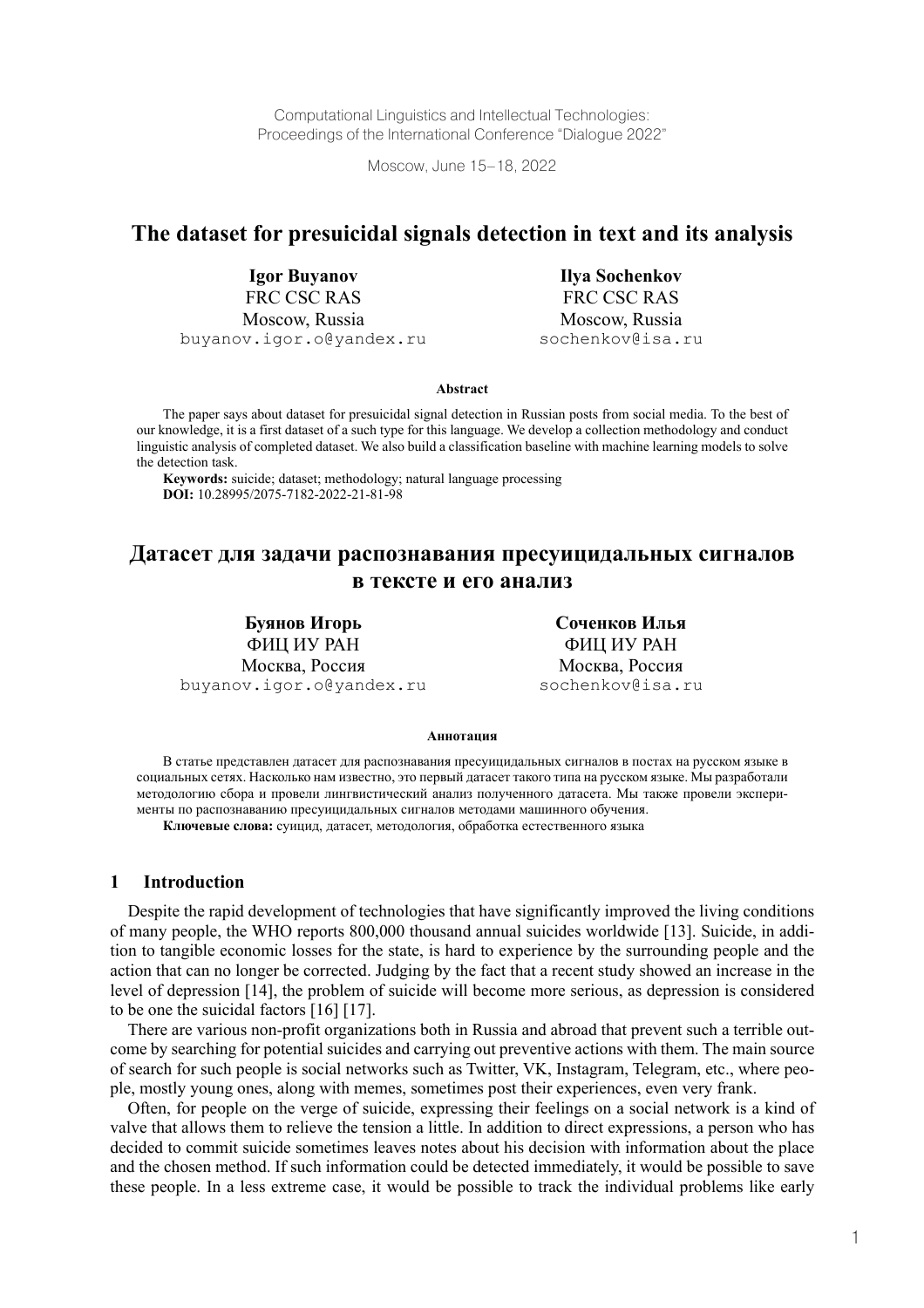depression or emerged physical self-harm before these problems severely damage individual mental health.

In recent years, a large number of papers have been published where the authors study the problems of detecting depressive behaviour based on data from social networks. Unfortunately, most of these works concentrate on English and concern the prediction of certain outcome like whether the person will commit a suicide in a predetermined time period. In this work to the best of our knowledge, we present a first Russian language dataset built from Twitter that is dedicated to a study of signals that people shows on their road to a possible decision of suicide.

As a result of the study, the following results were obtained:

- We collect a dataset, containing texts of messages in Russian from personal pages showing suicidal intentions or close to this condition. The dataset contains markup on the presence of features by which volunteers assess the condition of people.
- We discovered some language characteristics that are specific for people with a risk to commit a suicide at least on Twitter.
- We proposed the baseline implementations solving the aforementioned tasks of presuicide signal detection. The code and dataset are available.<sup>1</sup>

#### **2 Related work**

Applying the NLP techniques in the mental health domain is vastly possible with access to social media data. As a common source of data including post texts, the researchers utilize Reddit and Twitter. The former has a subcategory that is dedicated to a mental health problem so sometimes users directly report their diagnosis there which can be used to build a quality dataset. Almost the same happens on Twitter where users may post their diagnoses to find emotional support [8]. However, these posts had to be verified in order to be sure that the post contains no jokes, sarcasm and other unrelated phenomenon [18] [19].

This approach allows researchers to build a dataset for the identification of users having depression or PTSD [4] [18], a dataset with signs of depression [5] based on which the task of Early depression detection (eRisk) was organized, and a unique suicidal dataset [6] created from died and survived from committing suicide person's Twitter account. A list of currently available datasets for the mental health domain can be found in chapter 3.1 of a survey [7].

In this work [1] authors show that there is a statistical value between mental health and using Offensive Language. Again, the source of the data was Reddit.

Another dataset building method is to create a questionnaire application based on popular social network like Facebook. The users, who want to take a participation, give agreement under Terms of Services to collect their publically available data such status text, gender, age, etc. This approach was applied to study linguistic difference in user's personality [20].

Speaking of Russian language based works, it's worth to mention the paper, in which authors collect the depression posts from Vkontakte by utilizing a list of depression-related keywords and provide analysis of collected data [21]. In other work [22], authors managed to collect essay that was written on neutral topic by persons with a diagnosed depression. They provide analysis of dataset by showing the difference in a set of depression markers between depressive essays and control ones.

#### **3 Task definition**

The task set in the study is as follows. Having submitted the text to the input, the machine learning model should assign the text to one of five categories. During the paper we will refer to categories as next indices.

1. **Texts describing negative events that occurred with the subject in the past or in the present** messages that are factual, describing negative moments that can happen to a person, such as attempts and facts of rape, problems with parents, the fact of being in a psychiatric hospital, facts of self-harm, etc.

<sup>&</sup>lt;sup>1</sup> https://github.com/Astromis/research/tree/master/presuicidal\_detection\_dataset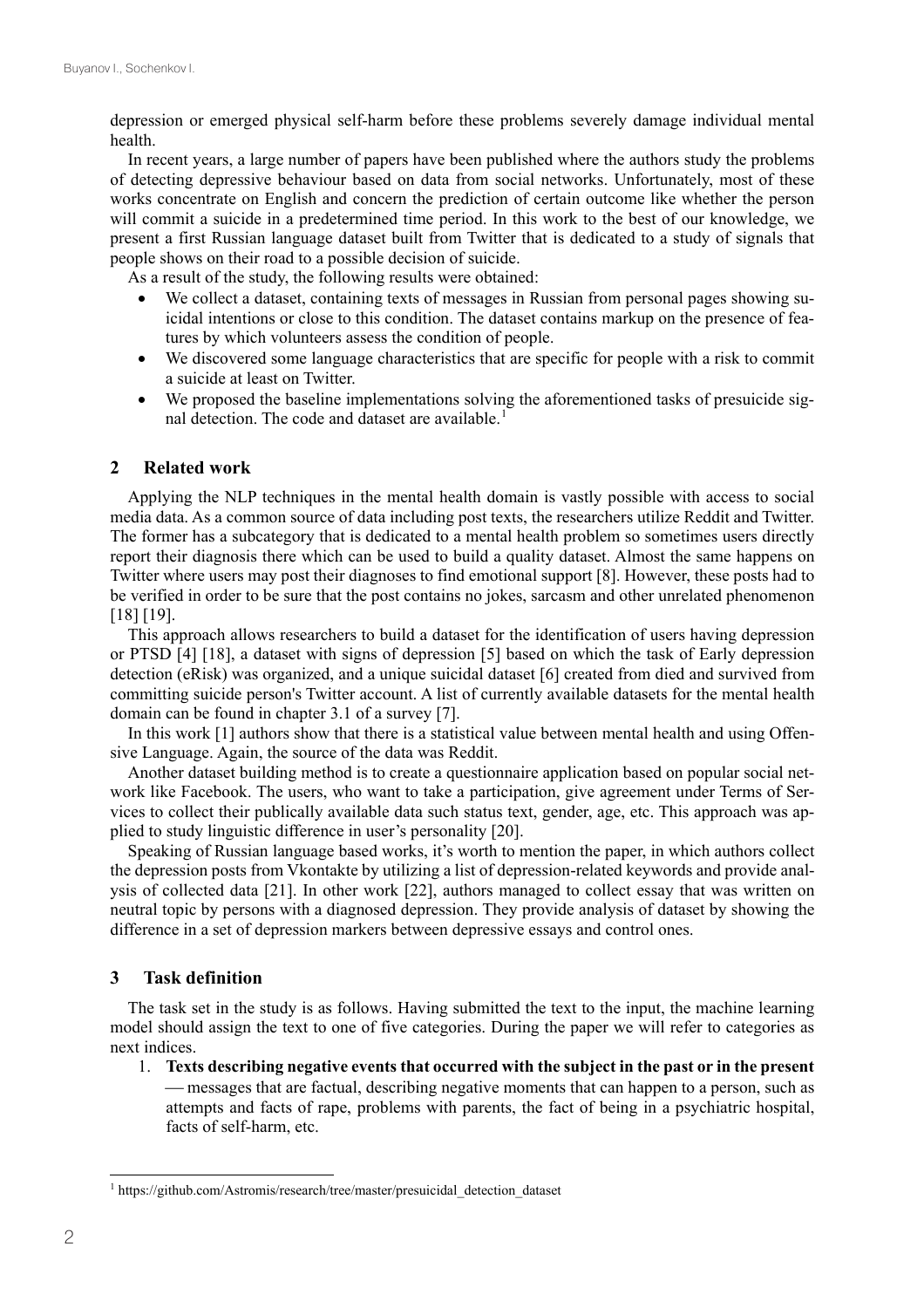- 2. **Current negative emotional state** messages containing a display of subjective negative attitude towards oneself and others, including a desire to die, a feeling of pressure from the past, self-hatred, aggressiveness, rage directed at oneself or others.
- 3. **Messages about the intention of suicide** messages containing an explicit declaration of suicidal actions. Messages that contain questions about suicide methods also fall into the same category.
- 4. **Messages with a suicidal theme** the text of messages that are not directly related to the user but have a suicidal topic.
- 5. **Neutral** is the category in which messages that are not included in the above list fall.

Here we explain how we form these categories. In the course of the work of the non-profit organization, volunteers process accounts in social networks, in the post of which a third-party search engine found matches with keywords that carry a suicidal meaning. Processing consists of searching account posts containing signals about the possible presence of suicidal behaviour. Such signals can be indirect, such as, for example, stories about constant problems in the family or a university, and direct — the clear expression of a suicide intension. After evaluating the founded signals, the volunteer assigns to a particular user his suicidal status having three levels: low, medium, and critical (the highest level). The formulation of these categories based on volunteer's needs when they try to classify the user status.

The first category was formed from the considerations that negative events can leave an emotional trigger that can destabilize a person's psyche, increasing the likelihood of suicide if such thoughts arise. The more such triggers, the more vulnerable a person is. The second category is an indirect indicator of a person's mental state, which is also cumulative – if the density of messages with similar content increases, then the person becomes mentally unstable. The third category is self-explainable in a view of finding people with suicidal behaviour. Sometimes people don't expose direct emotions but uses deathrelated poetry or expressions. We can't include it in previous categories so we allocate a fourth one.

Notice that the second category is similar for the more general task of sentiment prediction where the task is to identify whether the text is either negative, neutral or positive, but in this work, we narrow the definition of text negativity. In our dataset, some texts also can be assessed as negative. It may be, for example, statements that a character from a game or TV series is annoying, but such negative texts do not carry meaningful information for our task.

#### **4 The methodology of dataset creation**

Using the collected database of annotated users, we download the texts of Twitter users' posts that had a medium and critical status. Further, all texts were annotated manually by several trained and guided non-psychologists annotators. At the time of writing, there were a critically small number of volunteers engaged directly in detecting users, and there was also no unified data collection software where volunteers could immediately mark messages with the necessary features. For this reason, outside people were hired and trained to annotate downloaded texts.

One of the benefits of the hired annotators is their personal responsibility that increase the quality compared to the crowdsourcing, and direct communication, that allows to give them a feedback on their work. Moreover, based on a feedback from the annotators, we constantly improve an instruction. The major drawback is the high cost, that didn't allow us to annotate the dataset with an overlap so we don't report inter-annotator agreement. We will remove this drawback in a future version of dataset as it is constantly improved.

We compile an instruction, which describes the categories, phenomena falling under the certain categories, as well as some general recommendations. The annotation was divided in several rounds. In each round the annotator receives data block consisting of 3-5 thousand texts, annotates it and sends it back. We manually verify 5% of each block and if the number of errors was no more than three cases per thousand examples, we accept the block and send the annotator a feedback.

Among the problems faced by the annotators, we can highlight attempts to interpret texts based on their own beliefs and personal experience, ambiguous meaning of some texts, texts containing complex phrasal expressions and sarcasm, and texts representing two classes.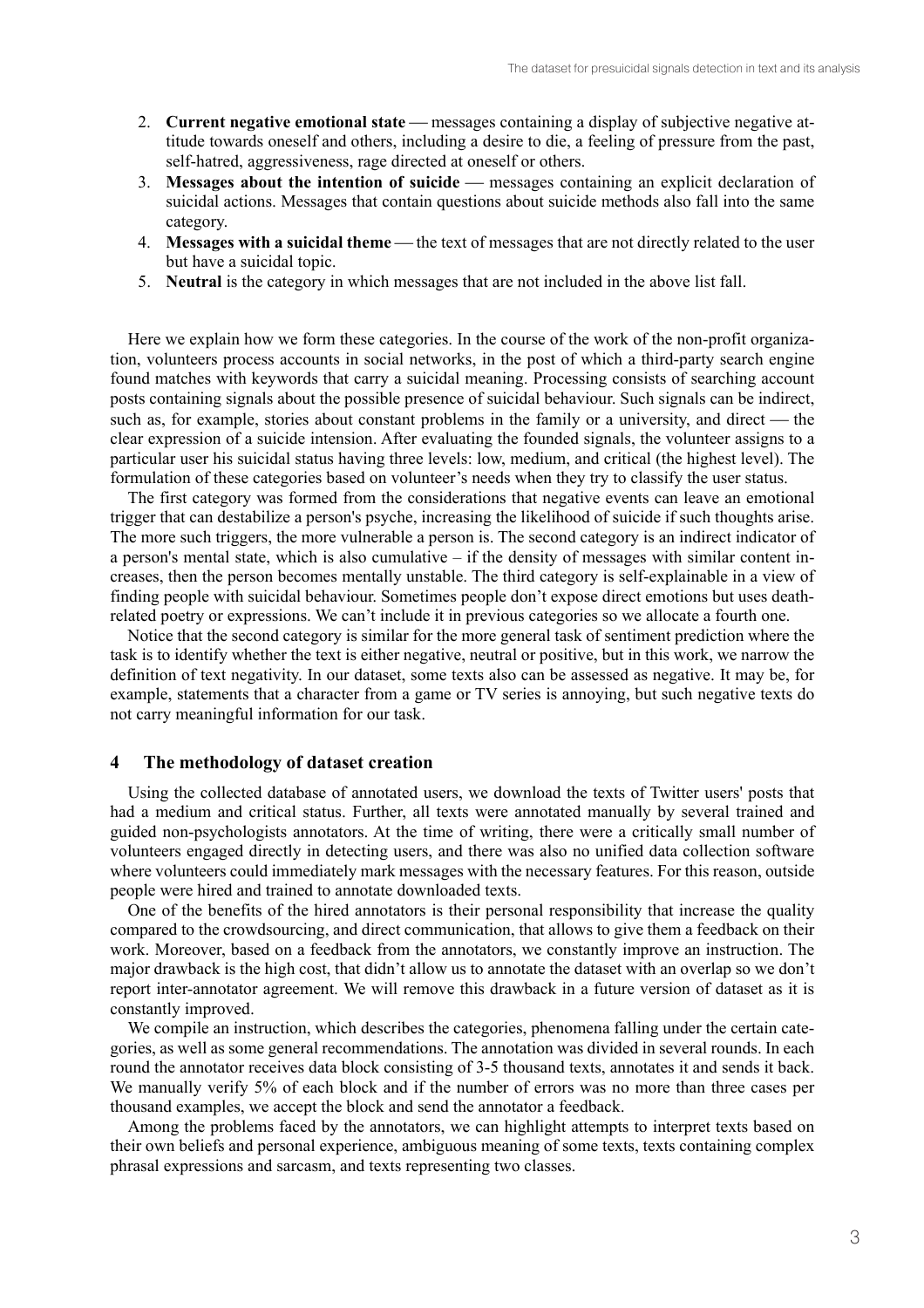To compensate an absence of inter-annotator agreement and ensure the quality of the dataset, after the annotation was finished, we apply a cleaning procedure using the TracIn [12] algorithm. Originally developed and tested in the field of computer vision, the algorithm can be adapted to any type of data, including text.

### **5 Analysis of the collected dataset**

In this section, we provide some remarkable findings that we discovered during a dataset analysing process. First, Table 1 summarizes class distribution in a resulting dataset. We see that the neutral text is a majority class in a dataset despite the source of texts being persons with medium and high suicidal risk. From the perspective of our task, we, unfortunately, couldn't gather a comparable amount of texts that represent classes three and four so these categories will not be considered. However, the remaining categories also have a rather small number of examples compared to neutral texts, creating a strong imbalance of classes. This can be explained by the fact that the social network as a whole is not a "book of complaints" people write there on various topics, including to distract themselves.

| Class name                              | <b>Amount of examples</b> |
|-----------------------------------------|---------------------------|
| Neutral text                            | 27619                     |
| Current negative emotional state        | 2809                      |
| Texts describing negative events        | 2131                      |
| Messages with a suicidal theme          | 205                       |
| Messages about the intention of suicide |                           |

Table 1 – Class distribution of a collected dataset



## Message length histogramm



Later, when we will build the baseline, we unite first and second classes in order to increase representativeness. To visualize how we transform classes for different purposes, we provide the Table 2.

| Source set of categories | Set.<br>tor dataset analysis t | Set for<br>baseline |  |  |  |  |
|--------------------------|--------------------------------|---------------------|--|--|--|--|
| . ب⊤∙بی⊾ د               | 1.L.J                          | 1 U Z.J             |  |  |  |  |
| $-11$ $ -$<br>.          |                                |                     |  |  |  |  |

Table 2 – Dataset label transformation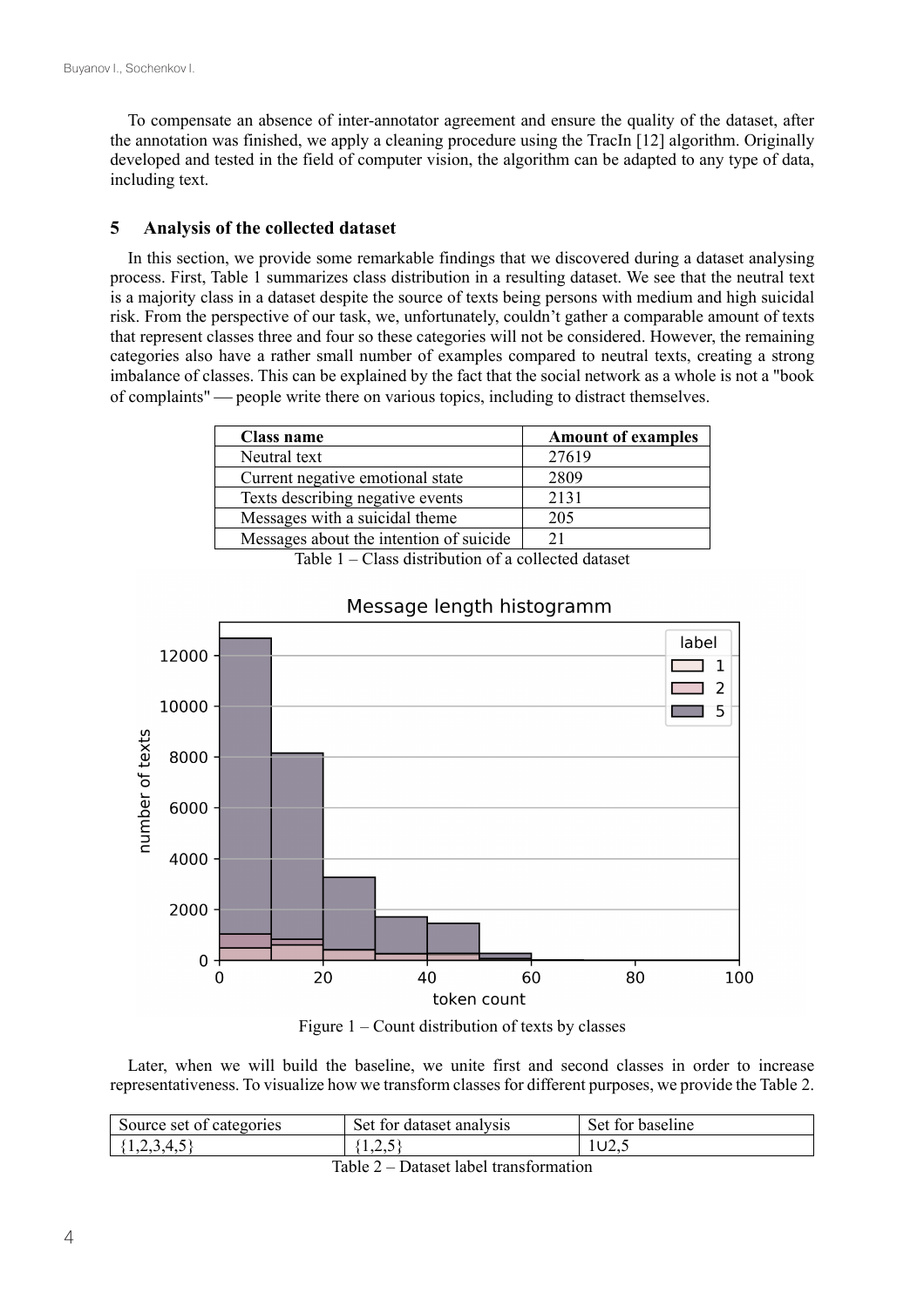In Figure 1 we can see the distribution of token length of text. As we can see, the distribution is convinced with our expectations that Twitter is a microbloging platform.

As part of texting, emojies have become an essential component in text communications. The main goal of emojis is to help better express person's feels, intentions sometimes even art. During the collection of the corpus, we preserve emojis in text and do a basic analysis.

In our dataset we got, 12551 emojis with over 483 unique set. We chose the top 10 emojis by frequency and build a count to class ratio distribution that is depicted in Figure 2. We excluded the Triangular red flag because it appears that about 1200 times of usage is distributed through 23 posts. We see that the Loudly crying face has the highest value for the second class which is consistent with our expectation of class semantics. On the other hand, we see that the Pleading face which we might expect to be also important for the second class has the highest value for the five class. We also see that heartrelated emojis also lies in five class that also looks coherent.



Figure  $2 - E$ moji to text count ratio distribution

We examine the lexicon of the dataset by a comparing method. To do this we took a more general twitter dataset that is used for sentiment analysis [9]. The first thing we investigated is unique words that characterize the language of the dataset. We acquire these words by substituting the set of general dataset words from a set of ours. We highlight the top 20 such words by frequency in Table 3.

| Word   | Count | Word       | Count |
|--------|-------|------------|-------|
| мем    | 102   | бсд        | 52    |
| дазай  | 97    | секси      | 50    |
| геншин | 82    | ментальный | 50    |
| мью    | 81    | ПЖ         | 49    |
| ТИКТОК | 76    | атсума     | 48    |
| краш   | 74    | $D\Pi\Pi$  | 48    |
| pп     | 65    | ΦД         | 46    |
| хорни  | 63    | осама      | 45    |
| ДИЛЮК  | 57    | эстетика   | 43    |
| вайб   | 55    | косплей    | 40    |

Table  $3$  – Specific words for our dataset

From this table, we can see special Twitter language like «MbIO» - transliterated short version of word "mutual" that means the person with which user has a mutual subscription with another one. We also can see some meme-words like «хорни» (transliteration from «horny» that means sexual arousal), shortcuts like "pn, n<sub>x</sub>,  $\phi$ <sub>n</sub>". We also see a name «геншин» which is a name of online videogame Genshin Impact and a Bungou stray dogs shortcut "6cg" which is a name for manga and anime TV show. There are also names of persons from these two universals.

Another method of lexicon analysis we applying is recently proposed allotaxonometry[10]. The goal behind this method is a comparison of any two systems, entity of which has a rank and this rank is distributed according to Zipf law. As part of that comparison, rank-divergence metric was proposed to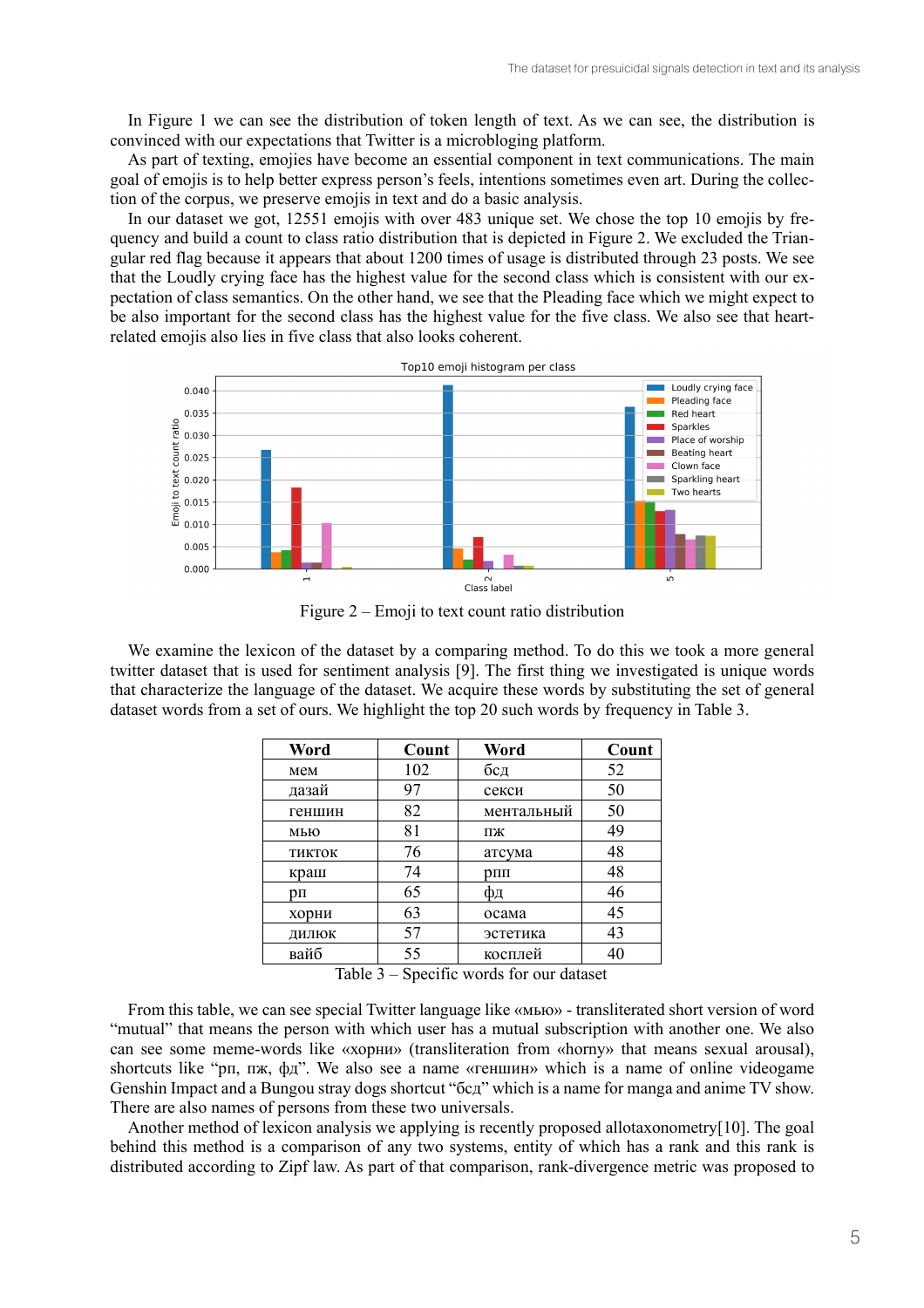understand the most important entities from two systems. Given two rank list  $R_1, R_2$  of two systems with entity  $\tau$  and hyperparameter  $\alpha$  the rank-divergence metric can be computed as follow

$$
D_{\alpha}^{R}(R_{1}||R_{2}) = \frac{1}{N_{1,2;\alpha}} \sum_{\tau \in R_{1,2;\alpha}} \left| \frac{1}{[r_{\tau,1}]} \tau - \frac{1}{[r_{\tau,2}]} \tau \right|^{\frac{1}{\alpha+1}}
$$

where  $N_{1,2;\alpha}$  is a normalization factor (see the formula 7 from [10]). We again use the general sentiment analysis Twitter dataset as the opposite system. We construct an intersectional vocabulary from two corpora removing stop words and normalizing tokens. Then we compute the rank-divergence metric with  $\alpha = 1/3$  as it was reported to deliver a good balance between entities with high and low ranks.

Table 4 shows the top 50 words sorted by Rank-Turbulence divergence and also shows the word rank in both corpuses that help two understand a direction of a rank change. From this table, we can clearly see that obsessive lexicon is a vital component of texts from our corpus. We might assume that this phenomenon relates to findings in work [1] in which authors show that there is a statistically significant relationship between mental health and offensive language usage.

| index                   | word        | rtd   | rank in<br>our<br>corpus | rank in<br>common<br>one | index | word           | rtd   | rank in<br>our<br>corpus | rank in<br>common<br>one |
|-------------------------|-------------|-------|--------------------------|--------------------------|-------|----------------|-------|--------------------------|--------------------------|
| $\mathbf{0}$            | $6\pi^{**}$ | 3.070 | 7                        | 175                      | 25    | обилно         | 1.241 | 868                      | 131                      |
| $\mathbf{1}$            | завтра      | 2.429 | 70                       | 8                        | 26    | день           | 1.240 | 8                        | 4                        |
| 2                       | блин        | 2.403 | 82                       | 9                        | 27    | зачет          | 1.239 | 5573                     | 334                      |
| 3                       | на**й       | 1.968 | 44                       | 745                      | 28    | заболевать     | 1.239 | 763                      | 122                      |
| $\overline{\mathbf{4}}$ | болеть      | 1.941 | 136                      | 19                       | 29    | киев           | 1.227 | 12436                    | 473                      |
| 5                       | скучать     | 1.834 | 517                      | 44                       | 30    | аниме          | 1.226 | 249                      | 2786                     |
| 6                       | сегодня     | 1.688 | 15                       | 5                        | 31    | приходиться    | 1.218 | 387                      | 83                       |
| $\overline{7}$          | человек     | 1.632 | $\overline{4}$           | 11                       | 32    | КОМП           | 1.217 | 1995                     | 214                      |
| 8                       | жаль        | 1.553 | 429                      | 57                       | 33    | просто         | 1.215 | 5                        | 10                       |
| 9                       | жалко       | 1.553 | 1075                     | 92                       | 34    | дома           | 1.209 | 232                      | 60                       |
| 10                      | пробка      | 1.516 | 3516                     | 165                      | 35    | ВИНД           | 1.208 | 25752                    | 640                      |
| 11                      | $H\Gamma$   | 1.463 | 2243                     | 149                      | 36    | друг           | 1.208 | 27                       | 76                       |
| 12                      | ТИП         | 1.456 | 75                       | 558                      | 37    | по**й          | 1.207 | 183                      | 1435                     |
| 13                      | школа       | 1.382 | 123                      | 32                       | 38    | печально       | 1.194 | 5553                     | 365                      |
| 14                      | свой        | 1.375 | 6                        | 14                       | 39    | заканчиваться  | 1.194 | 328                      | 77                       |
| 15                      | жизнь       | 1.360 | 16                       | 46                       | 40    | снег           | 1.186 | 971                      | 152                      |
| 16                      | серия       | 1.346 | 556                      | 87                       | 41    | ППЦ            | 1.181 | 9842                     | 478                      |
| 17                      | буквально   | 1.338 | 178                      | 2093                     | 42    | выздоравливать | 1.171 | 8477                     | 460                      |
| 18                      | печаль      | 1.338 | 2509                     | 194                      | 43    | блиин          | 1.169 | 22574                    | 672                      |
| 19                      | нету        | 1.332 | 2371                     | 191                      | 44    | выходной       | 1.163 | 505                      | 106                      |
| 20                      | чел         | 1.309 | 219                      | 2915                     | 45    | обновлять      | 1.153 | 4337                     | 354                      |
| 21                      | пятница     | 1.305 | 1683                     | 169                      | 46    | скоро          | 1.138 | 125                      | 42                       |
| 22                      | $e^{**}$ Th | 1.291 | 111                      | 740                      | 47    | ay             | 1.138 | 820                      | 32308                    |
| 23                      | пи***ц      | 1.254 | 41                       | 144                      | 48    | личность       | 1.138 | 457                      | 7089                     |
| 24                      | суицид      | 1.251 | 615                      | 31353                    | 49    | порез          | 1.121 | 800                      | 26578                    |

Table  $4 - Rank$ -Turbulence divergence values for the top 50 words

In addition, we compute a thematic value characteristic (TVC) [11]. TVC represents the value of a word w for some particular topic  $\sigma$  compared to all other topics in a given corpus  $c$ . A TVC value  $\Delta l^+$  can be computed as next

$$
\Delta I(w, c, \sigma) = IDF(w, c \setminus \sigma) - IDF(w, \sigma) \Delta I^+(w, c, \sigma) = \Delta I(w, c, \sigma) * X(\Delta I(w, c, \sigma))
$$

where  $IDF$  is inverse document frequency, X is a Heaviside function. Table 5 contains words with the highest TVC value for three classes.

Finally, we examine the common (pseudo-)syntactic patterns of the sentences by mining POS trigrams associated with a certain label. We use the Russian POS tagger from the NLTK package. Having got the POS tags we create trigrams and then compute the PMI score between each trigram and text label where a certain trigram occurs. In Table 6 a list of the top 10 trigrams<sup>2</sup> for three labels is presented.

 $2$  https://yandex.ru/dev/mystem/doc/grammemes-values.html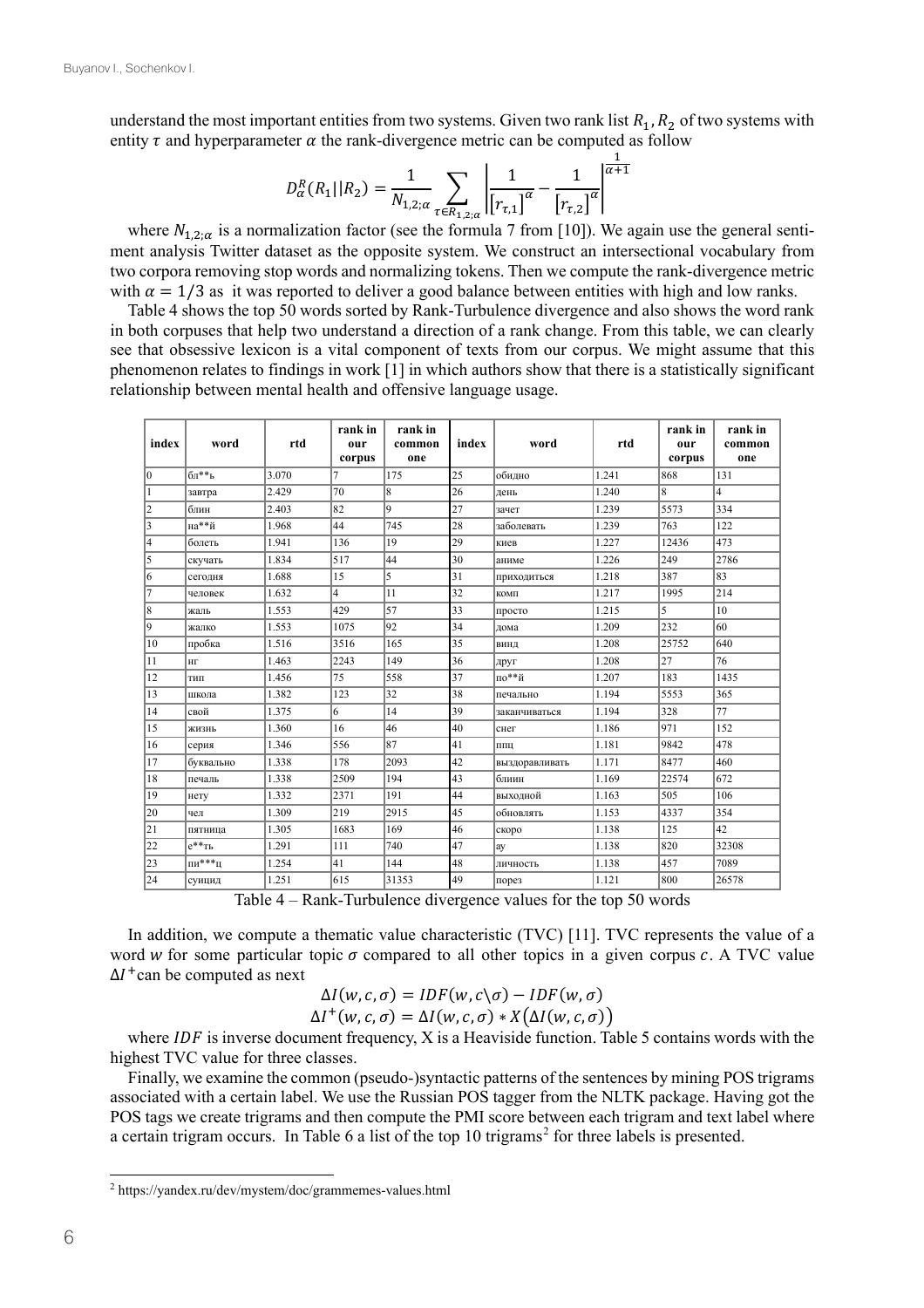To explore the statistical significance of these findings we compute the Mann–Whitney U test statistics for these tag sets, with values being presented in Table 7. As we can see the difference between the tagset for 1 and 2 classes against 5 class and vice versa has statistical significance, although the difference between class 1 and 2 has not.

|                         | Class 1            | Class 2    | Class 5   |    | <b>Class 1</b> | Class 2          | Class 5  |
|-------------------------|--------------------|------------|-----------|----|----------------|------------------|----------|
| $\mathbf{0}$            | прл                | caro       | мью       | 10 | диагноз        | прорыдать        | дазай    |
| 1                       | антидепрессант     | чудовище   | ЧУЯТЬ     | 11 | селфхармить    | упорно           | петь     |
| 2                       | рвота              | усталый    | сезон     | 12 | препарат       | рас***рить       | солнышко |
| 3                       | больничка          | медосмотр  | вайб      | 13 | желчь          | здохнуть         | фанфик   |
| $\overline{\mathbf{4}}$ | галлюцинация       | поплакать  | хорни     | 14 | выстраивать    | <b>НИЧТОЖНЫЙ</b> | спи**ить |
| 5                       | побочка            | подпускать | добавлять | 15 | тревожка       | пусто            | геншин   |
| 6                       | бессонница         | забиваться | картинка  | 16 | трезвый        | шататься         | pT       |
| 7                       | частичка           | унижение   | читатель  | 17 | биполярка      | $ye**cb$         | косплей  |
| 8                       | КΠ                 | подавлять  | вкус      | 18 | до**ывать      | кулак            | мило     |
| 9                       | $\pi$ ope $\sigma$ | комок      | ay        | 19 | перечить       | будовать         | ТИКТОК   |

Table  $5 - Top$  20 words by TVC

| <b>Class 1</b>     | Class <sub>2</sub>                   | Class 5                  |
|--------------------|--------------------------------------|--------------------------|
| $V S-PRO S$        | V S-PRO ADV                          | <b>PR V S</b>            |
| CONJ S-PRO S-PRO   | CONJ V S-PRO                         | <b>CONJ</b>  ADV PR      |
| CONJ V S-PRO       | $PR A-PRO=m S$                       | A=pl S NONLEX            |
| S-PRO ADV-PRO V    | <b>ADV V S</b>                       | S-PRO PR A-PRO=pl        |
| <b>S CONJ PART</b> | S NONLEX NONLEX                      | PRAEDIC V  <none></none> |
| $V V S-PRO$        | <b>ADV V PR</b>                      | $CONJ S-PRO A=n$         |
| ADV-PRO S-PRO V    | <b>V</b>  CONJ S                     | A=n CONJ S-PRO           |
| PART PART V        | PRAEDIC  <none> <none></none></none> | <b>CONJ</b> CONJS        |
| <b>V</b>  CONJ PR  | <b>ADV V V</b>                       | $S S-PRO A=m$            |
| <b>S CONJ PR</b>   | <b>ADV V CONJ</b>                    | S-PRO S-PRO CONJ         |

Table  $6$  – Postag trigrams for classes

|                                      | Class 1   Class 2   Class 5 |          |
|--------------------------------------|-----------------------------|----------|
| 1 class tagset $ 1$                  | $8.5e-1$                    | $1.8e-4$ |
| 2 class tagset $\left 7.0e-1\right $ |                             | $3.1e-3$ |
| 5 class tagset $ 2.4e-3$             | $ 2.4e-3$                   |          |

Table 7 - The Mann-Whitney U test results

#### The baseline classifier 6

In this work, we also provide a baseline for solving the established problem. In this section, we describe of a whole pipeline.

At first, we preprocess the dataset by removing all punctuation, set the case to lower, filter emojis and non-alphabetic characters. We also remove all text that contains only one token. As a vectorization procedure, we employ count vectorization which is essentially a vector with dimensionality equal to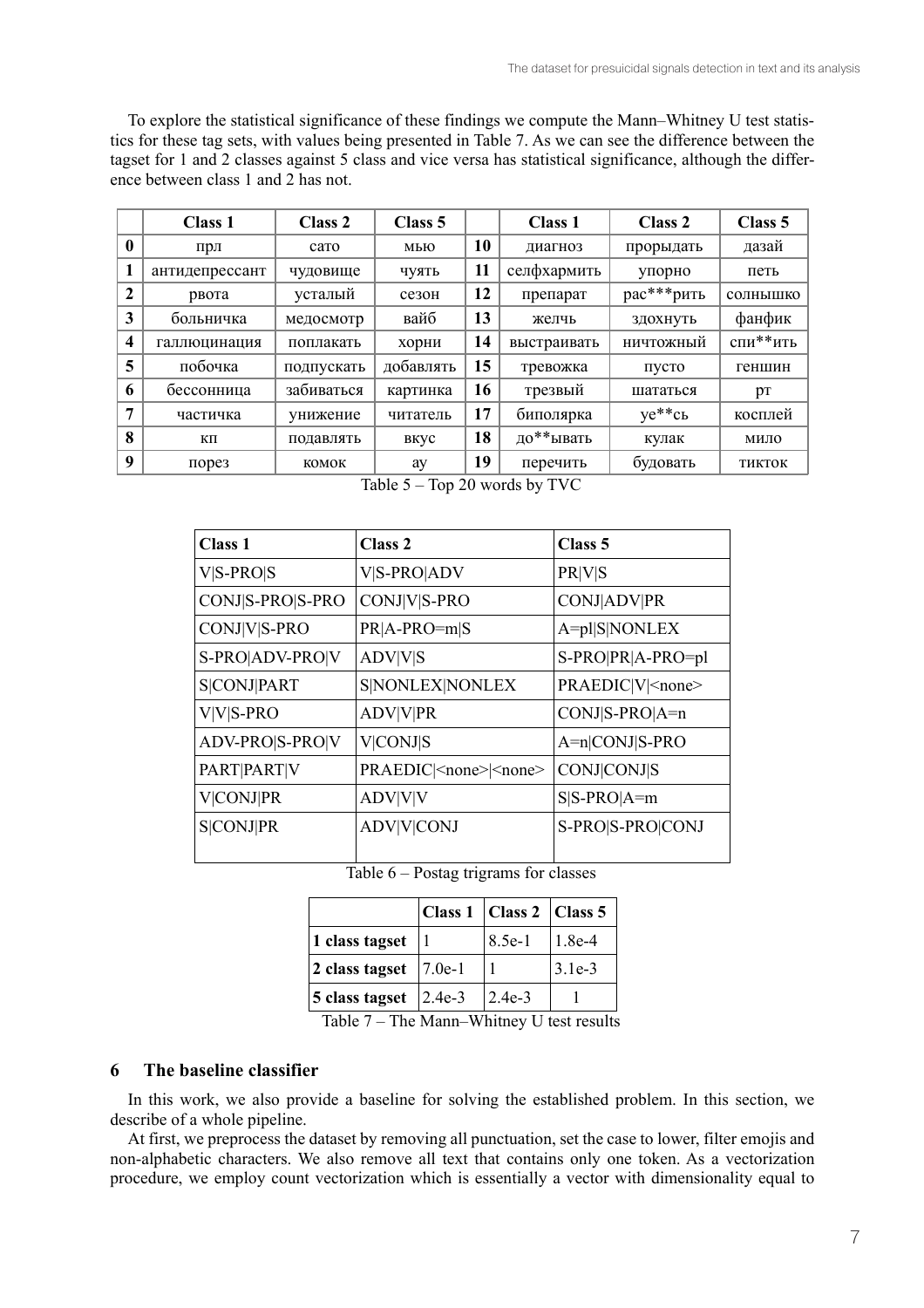power of vocabulary and entities representing the number of times a certain word occurs in the given text. We also used BERT distilled model for the Russian language named rubert-tiny2<sup>3</sup>. As embeddings, a CLS token from the last hidden state were used. As we mentioned before, due to the lack of third and fourth categories, we exclude them from considerations. Moreover, as we mentioned before, we combine first two classes into one that makes it more representative. We assume that this new class will carry certain negatively gained emotions anyway so it might be distinguished from the neutral class.

|                         |             |              | precision |       | recall |       | f1    |       | f1 macro |       |
|-------------------------|-------------|--------------|-----------|-------|--------|-------|-------|-------|----------|-------|
|                         |             |              | mean      | std   | mean   | std   | mean  | std   | mean     | std   |
| method                  | vec         | class        |           |       |        |       |       |       |          |       |
| <b>Isolation Forest</b> | <b>BERT</b> | $ {\bf 0} $  | 0.558     | 0.351 | 0.000  | 0.000 | 0.001 | 0.000 | 0.334    | 0.000 |
|                         |             | 1            | 0.500     | 0.000 | 1.000  | 0.000 | 0.667 | 0.000 |          |       |
|                         | Count       | $ {\bf 0}$   | 0.000     | 0.000 | 0.000  | 0.000 | 0.000 | 0.000 | 0.333    | 0.000 |
|                         |             | $\mathbf{1}$ | 0.500     | 0.000 | 1.000  | 0.000 | 0.667 | 0.000 |          |       |
| <b>Local Outlier</b>    | <b>BERT</b> | $ {\bm 0} $  | 0.301     | 0.022 | 0.009  | 0.001 | 0.017 | 0.001 | 0.338    | 0.001 |
| Factor                  |             | 1            | 0.497     | 0.001 | 0.979  | 0.003 | 0.659 | 0.001 |          |       |
|                         | Count       | $ 0\rangle$  | 0.502     | 0.000 | 0.997  | 0.000 | 0.668 | 0.000 | 0.344    | 0.002 |
|                         |             | $\mathbf{1}$ | 0.768     | 0.033 | 0.011  | 0.002 | 0.021 | 0.004 |          |       |
| Logistic                | <b>BERT</b> | $ {\bm 0} $  | 0.948     | 0.002 | 0.765  | 0.005 | 0.847 | 0.003 | 0.680    | 0.003 |
| <b>Regression</b>       |             | 1            | 0.382     | 0.004 | 0.777  | 0.011 | 0.512 | 0.004 |          |       |
|                         | Count       | $ {\bm 0} $  | 0.909     | 0.007 | 0.754  | 0.018 | 0.824 | 0.013 | 0.617    | 0.018 |
|                         |             | $\mathbf{1}$ | 0.313     | 0.021 | 0.598  | 0.030 | 0.410 | 0.024 |          |       |
| <b>LogReg Stack</b>     | <b>BERT</b> | $ {\bf 0} $  | 0.947     | 0.002 | 0.774  | 0.004 | 0.852 | 0.002 | 0.680    | 0.005 |
|                         |             | 1            | 0.391     | 0.010 | 0.770  | 0.006 | 0.518 | 0.009 |          |       |
|                         | Count       | $ {\bf 0}$   | 0.923     | 0.035 | 0.632  | 0.299 | 0.693 | 0.302 | 0.617    | 0.018 |
|                         |             | 1            | 0.292     | 0.078 | 0.656  | 0.190 | 0.384 | 0.065 |          |       |
| <b>OneClassSVM</b>      | <b>BERT</b> | $ {\bf 0}$   | 0.486     | 0.015 | 0.577  | 0.220 | 0.512 | 0.108 | 0.685    | 0.005 |
|                         |             | 1            | 0.491     | 0.013 | 0.401  | 0.202 | 0.414 | 0.130 |          |       |
|                         | Count       | $ 0\rangle$  | 0.621     | 0.006 | 0.374  | 0.001 | 0.467 | 0.001 | 0.538    | 0.180 |
|                         |             | 1            | 0.552     | 0.002 | 0.772  | 0.007 | 0.644 | 0.003 |          |       |
| <b>Random Forest</b>    | <b>BERT</b> | $\bf{0}$     | 0.856     | 0.004 | 0.994  | 0.001 | 0.920 | 0.002 | 0.558    | 0.006 |
|                         |             | $\mathbf{1}$ | 0.770     | 0.032 | 0.112  | 0.007 | 0.196 | 0.010 |          |       |
|                         | Count       | $ 0\rangle$  | 0.856     | 0.005 | 0.991  | 0.001 | 0.918 | 0.003 | 0.545    | 0.010 |
|                         |             | 1            | 0.671     | 0.028 | 0.098  | 0.012 | 0.171 | 0.019 |          |       |
| <b>XGBoost</b>          | <b>BERT</b> | $\bf{0}$     | 0.899     | 0.004 | 0.931  | 0.003 | 0.915 | 0.001 | 0.703    | 0.007 |
|                         |             | $\mathbf{1}$ | 0.548     | 0.018 | 0.445  | 0.016 | 0.491 | 0.013 |          |       |
|                         | Count       | $ {\bf 0} $  | 0.899     | 0.004 | 0.923  | 0.003 | 0.911 | 0.002 | 0.693    | 0.005 |
|                         |             | $\mathbf{1}$ | 0.516     | 0.016 | 0.442  | 0.009 | 0.476 | 0.009 |          |       |

Table 8 – Experiment results

We experiment with several models including traditional classification methods like Random Forest, Logistic Regression, and XGBoost and models for outlier detection like Isolation Forest, Local outlier factor and, One class SVM. The motivation for the latter is a significant class imbalance, so we can view

<sup>3</sup> https://huggingface.co/cointegrated/rubert-tiny2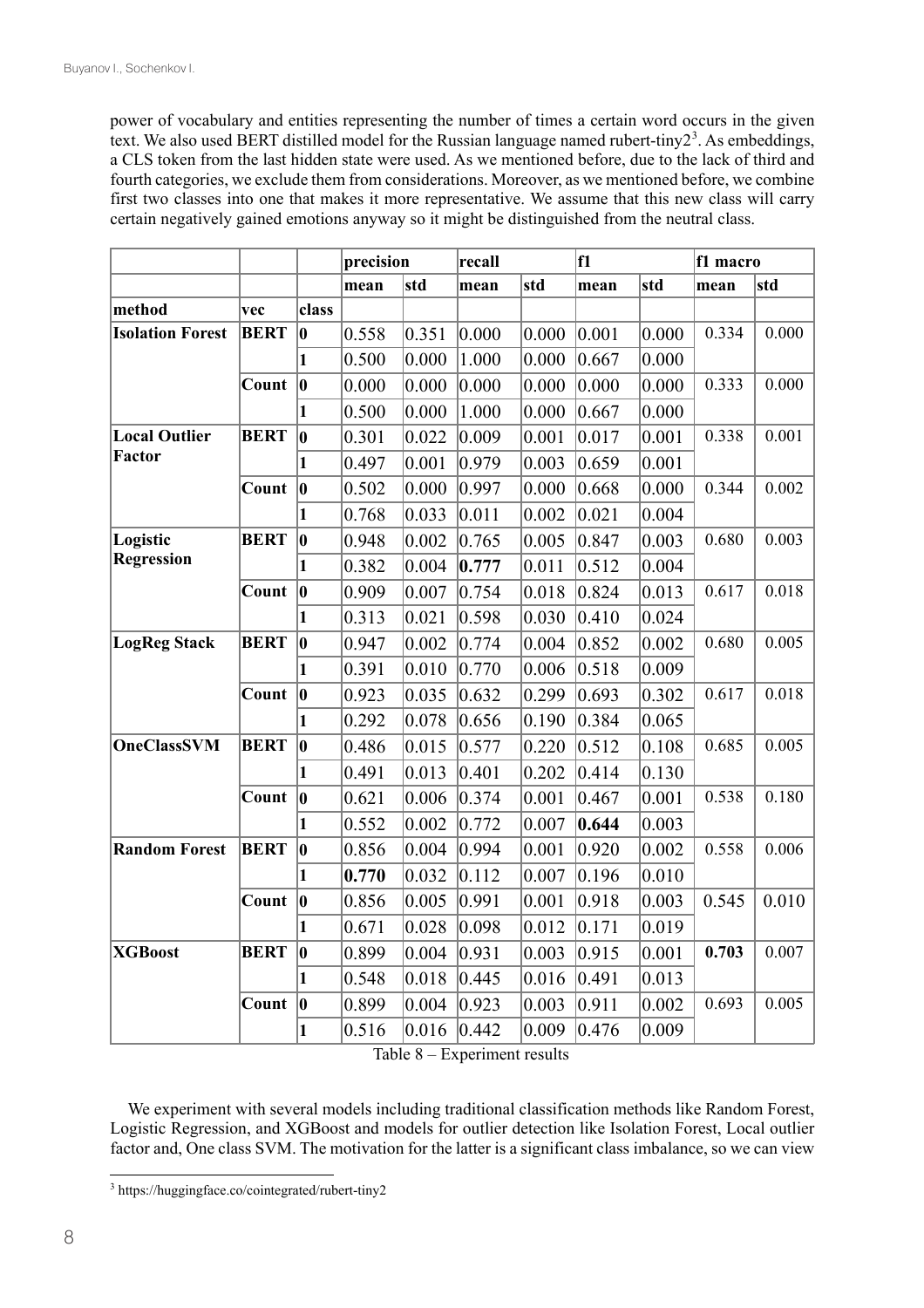a neutral class as a class representing text that person types being mentally stable. We assume that a number of mentally stable people largely outnumber the number of unstable ones. Moreover, we assume that even high suicidal risk person's messages are not always exposed informative signals [15]. On the other hand, texts from combined classes can be treated as a non-common case. Finally, we use a composition of Logistic regressions called stacking. We split the dataset into equal blocks, where each block consists of a full number of outlier class and an equally sized normal class. On all blocks, we separately train the logistic regression model. After that, we train a final logistic regression model on a whole dataset using predicted probabilities from early train models as features.

We also estimate class weights and set them as hyperparameter in classification models. Other hyperparameters we left as default.

As a metric we use precision, recall and F1-measure. We evaluate all models ten times each time mixing random state of models and train/test split. Table 8 summarize the results.

From this table, we can see that Isolation Forest and Local Outlier Factor doesn't work in this setting as perfect recall with a half precision says that classificator assigns one class for all examples. Another observation is that in almost all settings the BERT embeddings as expected outperform the simple count vectorization method except OneClassSVM for detecting both classes. The best result by precision shows RandomForest based on BERT, although Random forest shows the worst result by recall. The best recall showed the Logistic Regression. The OneClassSVM with count vectorizer shows the best F1 score for the first class. It's interesting, that tree based ensemble methods show high recall for zero class. Unlike Random Forest, BERT based XGBoost classifier shows a much better result by recall for the first class that leads to the best macro F1 across all settings and, thus, setting our baseline for the task.

#### **7 Conclusion and future work**

In this work, we introduce a new task of detecting messages that express some clues about possible person mental instability. We develop a methodology for collecting a Russian dataset from open data from social media. We also analyse the dataset and found various language features that characterize such texts. Finally, we investigate various settings to build a baseline classifier. Overall we see that this task is quite challenging as the highest precision we can archive is only 0.75 on the classification task. On the other hand, we see that outlier detection method One Class SVM shows the best performance by the F1 score for a class of interest so it might be a promissing way to continue to work with this task in outlier detection setting. Nevertheless, the best macro F1 shows the XGBosst classifier. Probably, with accurate hyper parameter search it is possible to archive better results.

In the future, we plan to collect more data which will include not only the text but also images, audio and social interactions. We believe that multimodality brings new findings and ideas to better understand the behaviour of people with high suicidal risk and thus give us more accurate methods to find and help them.

#### **Acknowledgements**

We would like to thank to our data annotators Ermakova Darina, Ulyanova Irina, Kalinovskaya Tatiana, our volunteer Brodskaya Alexandra for user seeking and psychologist Elizaveta Kluchikova for meaningful consultation. The reported study was funded by RFBR according to the research project № 21-011-44242.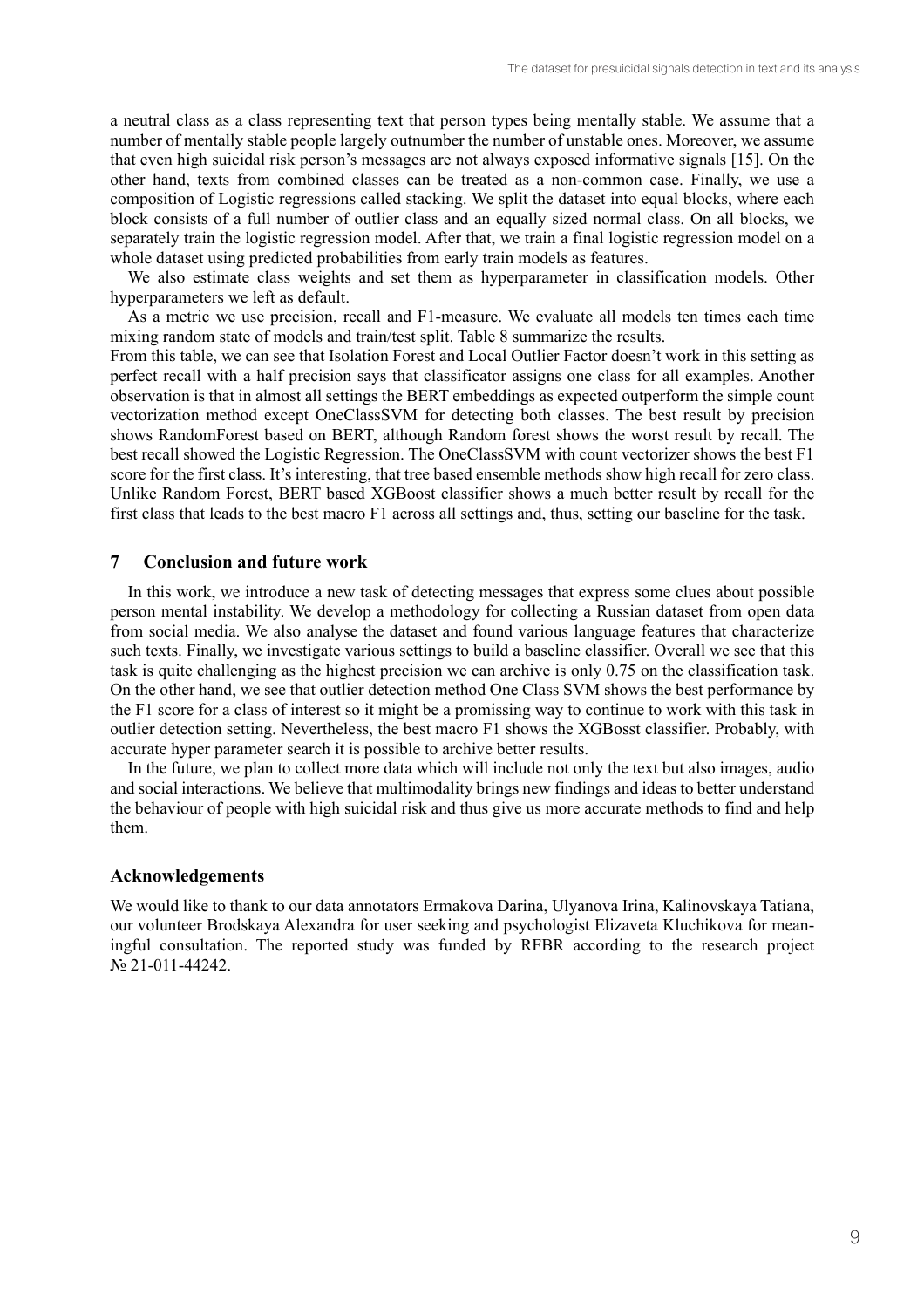## **Reference**

- [1] Ana-Maria Bucur, Marcos Zampieri, Liviu P. Dinu. An Exploratory Analysis of the Relation Between Offensive Language and Mental Health // Computing Research Repository. — 2021. — Vol. arXiv: 2105.14888. version 2. Access mode: https://arxiv.org/abs/2105.14888
- [2] Siyang Liu et al. Towards Emotional Support Dialog Systems // Computing Research Repository. 2021. Vol. arXiv: 2106.01144. — version 1. Access mode: https://arxiv.org/abs/2106.01144
- [3] Ning Wang et al. Learning Models for Suicide Prediction from Social Media Posts // Computing Research Repository. — 2021. — Vol. arXiv: 2105.03315. — version 1. Access mode: https://arxiv.org/abs/2105.03315
- [4] Glen Coppersmith et al. CLPsych 2015 Shared Task: Depression and PTSD on Twitter // Proceedings of the 2nd Workshop on Computational Linguistics and Clinical Psychology: From Linguistic Signal to Clinical Reality. Denver, Colorado, 2015. — P. 31–39.
- [5] Losada D.E., Crestani F., A Test Collection for Research on Depression and Language Use. Springer, Cham, 2016. — Vol. 9822
- [6] Sean MacAvaney et al. Community-level Research on Suicidality Prediction in a Secure Environment: Overview of the CLPsych 2021 Shared Task // Proceedings of the Seventh Workshop on Computational Linguistics and Clinical Psychology. Online, 2021. — P. 70–80.
- [7] Muskan Garg. Quantifying the Suicidal Tendency on Social Media: A Survey // Computing Research Repository. — 2021. — Vol. arXiv: 2110.03663. — version 1. Access mode: https://arxiv.org/abs/2110.03663
- [8] Moreno, Megan A. et al. Feeling bad on Facebook: depression disclosures by college students on a social networking site. Depression and anxiety, 2011. — Vol. 28,6
- [9] Rubtsova U. (2012), An automatic construction and analysis of short text corpus (microblog posts) for the task of developing and training of sentiment classifier. [Avtomaticheskoye postroenie i analiz korpusa korotkikh tekstov (postov mikroblogov) dlya zadachi razrabotki i trenirovki tonovogo klassifikatora], Knowledge engineering and semantic web technologies [Injeneria znanii i tekhnologii semanticheskogo weba], Saint Petersburg, pp. 109-116
- [10] P. S. Dodds et al. Allotaxonometry and rank-turbulence divergence: A universal instrument for comparing complex systems // Computing Research Repository. — 2021. — Vol. arXiv: 2002.09770. — version 1. Access mode: https://arxiv.org/abs/2002.09770
- [11] D. A. Devyatkin et al. (2013) Method of thematic clustering of large-scale collections of scientific and technical documents. [Metod tematicheskoy klasterizatsii mashtabnikh kollektsiy nauchno-tekhnicheskikh dokumentov], ITCS [ITiVS], Moscow, pp. 68-78
- [12] Garima Pruthi et al. Estimating Training Data Influence by Tracing Gradient Descent // Computing Research Repository. — 2020. — Vol. arXiv: 2002.08484. — version 3. Access mode: https://arxiv.org/abs/2002.08484
- [13] Dévora Kestel and Mark van Ommeren et al. Suicide in the world World Health Organization, 2019. Vol. 1
- [14] Bollen J. et al. Historical language records reveal a surge of cognitive distortions in recent decades. Proc Natl Acad Sci USA, 2021 — Vol. 1
- [15] Cavazos-Rehg PA et al. A content analysis of depression-related Tweets. Comput Human Behav, 2016 Vol. 1
- [16] Craig J. Bryan and M. David Rudd, Brief Cognitive-Behavioral Therapy for Suicide Prevention. Guilford Press, 2018 — Vol. 1
- [17] Popov U. V., A.A. Pichikov, Suicidal behavior in adolescents. [Suicidalnoe povedenie u podrostkov] SpecLit, 2017 — Vol. 1
- [18] Glen Coppersmith et al. From ADHD to SAD: Analyzing the Language of Mental Health on Twitter through Self-Reported Diagnoses // Proceedings of the 2nd Workshop on Computational Linguistics and Clinical Psychology: From Linguistic Signal to Clinical Reality, Denver, Colorado, 2015 — P. 1–10
- [19] De Choudhury M. et al. Discovering Shifts to Suicidal Ideation from Mental Health Content in Social Media // Proceedings of the SIGCHI conference on human factors in computing systems,  $2016 - P$ . 2098-2110
- [20] H. Andrew Schwartz et al. Personality, Gender, and Age in the Language of Social Media: The Open-Vocabulary Approach — PloS one, 2013 — vol. 8
- [21] Narynov S. et al. Dataset of depressive posts in Russian language collected from social media // Data in Brief,  $2020 - vol. 29$
- [22] Stankevich M., Smirnov I. et al. Predicting Depression from Essays in Russian // Proceedings of "Computational Linguistics and Intellectual Technologies" DIALOGUE, 2019 — P. 637-647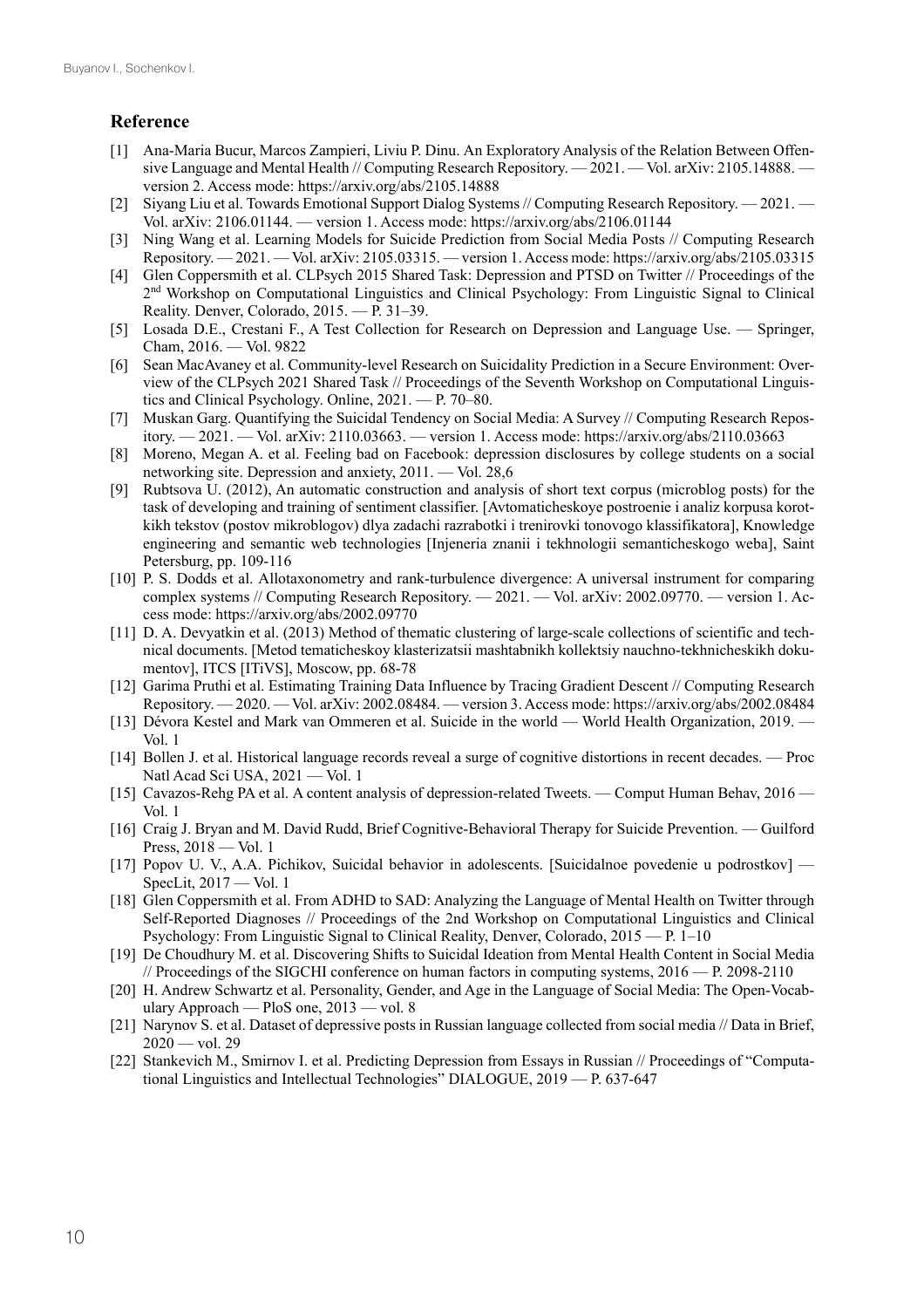## Appendix A Инструкция для разметчиков

## Общая информация

Вам будет представлен ряд сообщений, собранный с просторов русскоязычного Твиттера в формате Excel таблицы. Необходимо их распределить их в соответствии с ниже заданной классификацией. Разметка нужна для создания классификатора, который упростит волонтерам поиск людей, находящимся на грани самоубийства, для их последующего консультирования и оказания помощи. Без преувеличения можно сказать, что, выполняя эту работу, вы вносите вклад в спасение чьей-то жизни.

В случае если у вас возникнет вопрос как именно следует классифицировать сообщение, то необходимо такие сообщения сгруппировать отдельно, поставить ту метку, к которой склоняетесь больше всего, и описать ваши сомнения. Полученный файл прислать заказчику на супервизию.

#### Классификация

Жирным шрифтом вылелены сами классы, а маркированным список указаны не исчерпываюшие подобласти класса, которые призваны помочь составить представление о контенте. Критичность указывает приоритет класса при совместном появлении классов в одном сообщении.

1) [Критичность: средняя] Исторические или текущие негативные события - сообщения, носящие фактический характер, описывающие негативные моменты, которые могут произойти с человеком, такие как:

- попытки и факты изнасилования,
- проблемы с родителями (ненависть к ним, непонимание, алкоголики, насилие с их сто- $\bullet$ роны),
- проблемы с друзьями/отношениями (отсутствие друзей, разрыв любовных и дружественных отношений, конфликты)
- издевательства в школе и травля.
- факты применения физической силы,
- факт нахождения в психиатрической больнице,
- психиатрический диагноз (депрессия("депра"), шизофрения, биполярное расстройство(биполярка), тревожность, СДВГ, ПТСР),
- факт употребления медикаментов (антидепрессантов, успокаивающих и т.д.)
- попытки в прошлом или фантазии о суициде,
- факт употребления наркотиков, алкоголя,
- проблемы со сном,
- проблемы со здоровьем  $\bullet$
- факты самоповрежедний текст, в котором говорится о том, что человек причиняет себе физическую боль. Чаще всего это выражается в порезах.
- $\bullet$ проблемы с питанием - анорексия, заявления о том, что стошнит после приема пиши, невозможность нормально есть
- белность (личная или семейная)  $\bullet$
- проживание с больным родственником  $\bullet$
- выраженная низкая самооценка  $\bullet$
- пережитое недавно эмоциональное потрясение  $\bullet$
- факты криминального характера  $\bullet$

2) [Критичность: низкая] Текущее негативное эмоциональное состояние - сообщения, содержащие отображение субъективного негативного отношения к себе и окружающим:

- заявления о том, что нет сил, терпения,
- желание умереть.
- $\blacksquare$ ошушение одиночества.